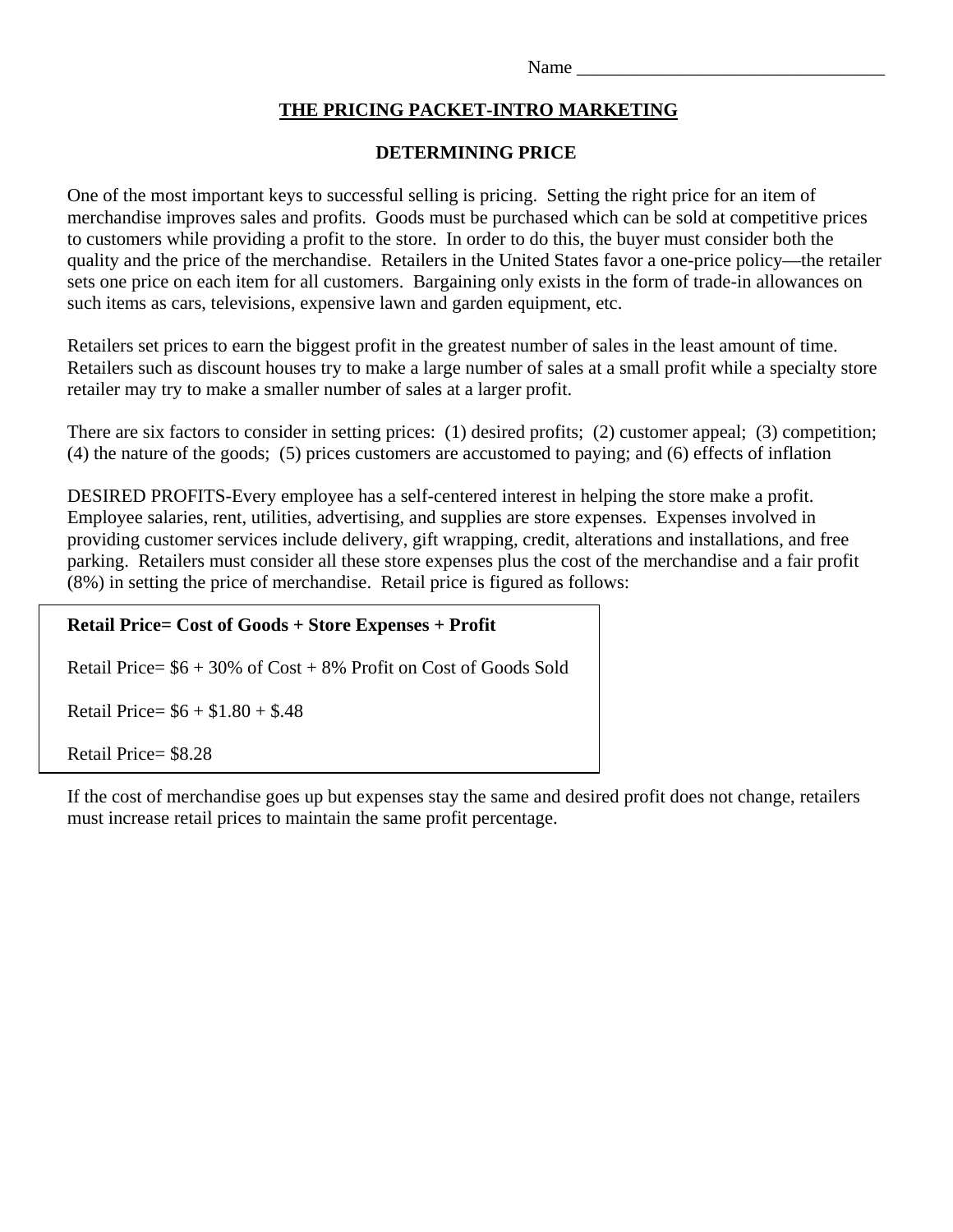#### **DETERMINING PRICE PROBLEMS**

### COMPUTE THE FOLLOWING RETAIL PRICES. **SHOWING YOUR WORK**

 1. Cost of Goods \$8.00 4. Cost of Goods \$1,250.00 Profit 8% Profit 10%

Store Expense of Cost 35% Store Expense of Cost \$37.50

2. Cost of Goods \$4.50 5. Cost of Goods \$10,050.00 Store Expense of Cost 35% Store Expense of Cost 40% Profit 8% Profit 8%

 3. Cost of Goods \$150.00 Store Expense of Cost 25% Profit 10%

### **MARKUP**

In establishing a retail price on merchandise, the retailer must make the price large enough to cover his/her expenses and earn a profit. At the same time, the price must also be made attractive to customers. The amount that a merchant adds to the cost price of merchandise in arriving at the retail price is called markup. This includes store expenses and profit. If a retailer buys a shirt for \$18.00 and sells it for \$20.00 what the retailer adds to the cost price (\$2.00) is the markup of the shirt. This markup is known as dollar markup because it is expressed in dollars.

Most of the time markups are looked at in terms of a percentage rather than a dollar-and-cents figure. With a percentage, it is easy to make a comparison of markups even though the prices on various items may be different. Once the dollar amount of markup is known, it is simple to convert this figure to a percentage. Markup may be expressed as a percentage of retail; it may be calculated by using this formula:

**Markup Percentage** ( $MUr%$ ) =  $\int_{Markup} \text{ln Dollars}$ Retail Price

If a merchant buys a pair of pants for \$15.00 and plans to sell them for \$22.00, then his/her markup is \$7.00 and the markup percentage is 32 percent.

If markup is to be expressed as a percentage of cost, it may be calculated by using this formula:

Markup in Dollars  $\cos t$ **Markup Percentage (MUc)** =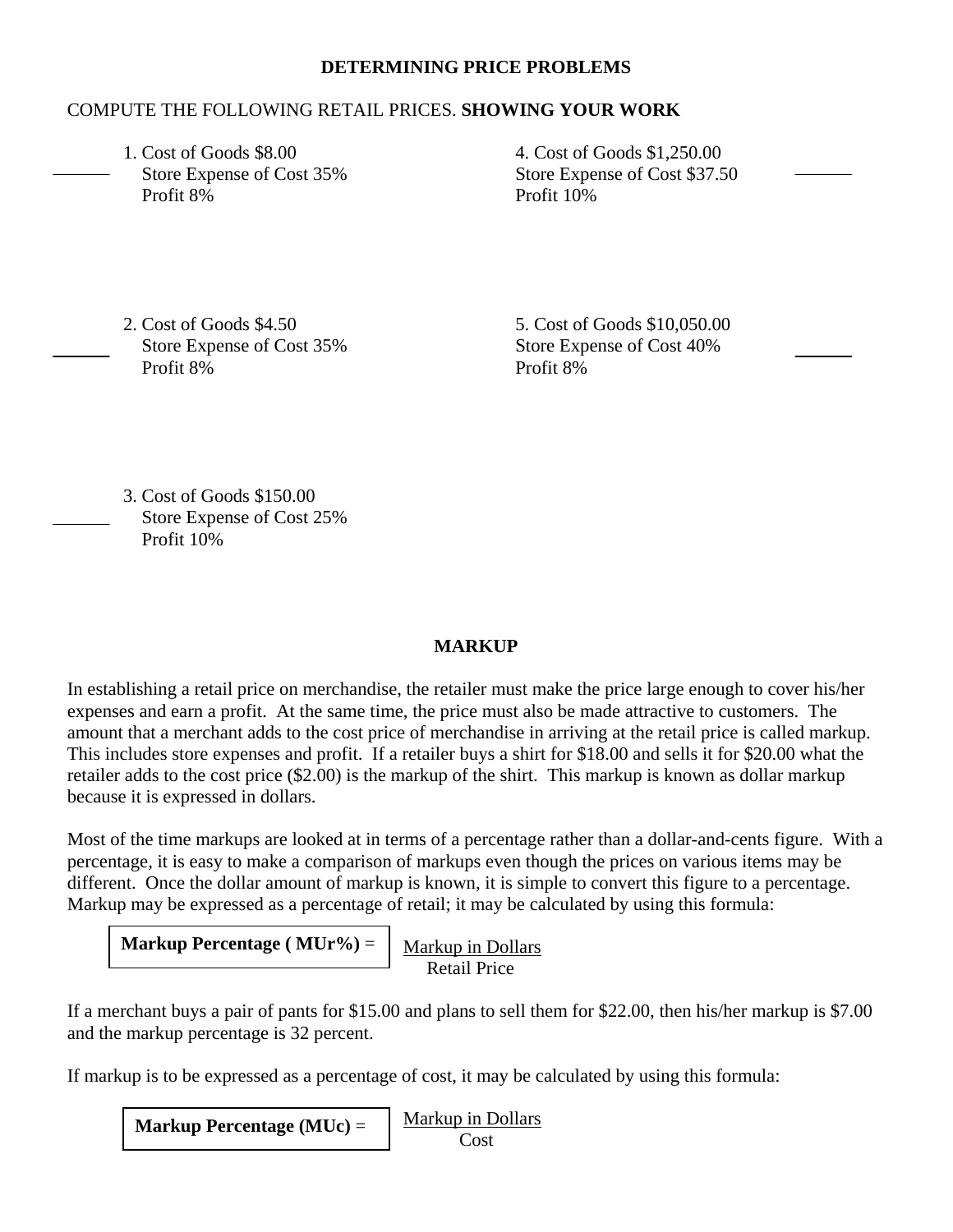In the previous example, the markup on the pants--expressed as a percentage of cost--is 47 percent. Note that although the percentages differ, the amount of markup in dollars and cents is the same. Markups expressed as a percentage of retail price is the most common of the two methods used to calculate markups because profits and expenses are also figured in terms of retail sales. Thus, all the figures are in the same terms. These markup equations express the relationship of cost price, amount of markup, and retail price. For example, an item of merchandise selling for \$4.95 cost the retailer \$3.15. The markup is \$1.80 on cost  $($4.95 - $3.15 = $1.80).$ 

## **MARKUP EQUATIONS**



## *COST x RATE OF MARKUP= MARKUP IN DOLLARS*

**Markup percent is different depending on whether it is based on cost or retail price**. The following formulas show how to calculate these percentages. The retail price is the same in both cases, but markup percent is different depending upon what markup is based--cost or price.

## **MARKUP BASED ON COST**

Markup on  $Cost = MU$  in \$ Cost in \$

Markup on Cost =  $\frac{$3}{2}$ \$5

Markup on Cost = .60 or  $60\%$ 

Cost Price + MU on Cost =  $$5 + 60\%$  of \$5(\$3.00)

Retail Price  $= $8$ 

## **MARKUP BASED ON RETAIL PRICE**

Markup on Retail Price =  $MU$  in \$ RP in \$ Markup on Retail Price  $= $3$ **\$7** MU on  $RP = .43$  or  $43\%$  $CP + MU$  on  $RP = $5 + 43\%$  of \$7(\$3.01)

 $RP = $8.01$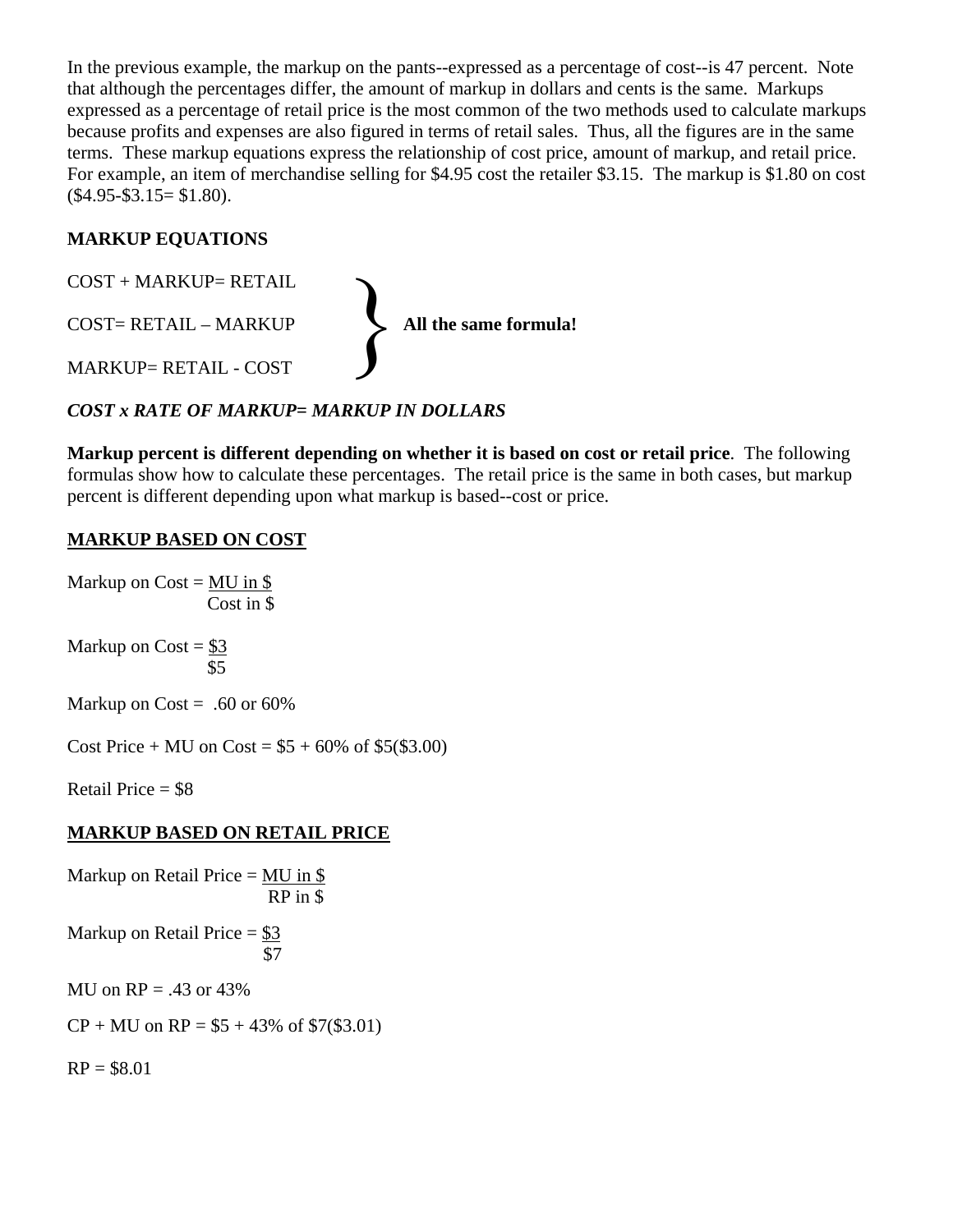## **INITIAL AND MAINTAINED MARKUPS**

The two types of markups commonly used in retailing are the initial markup and the maintained markup. Let us suppose that a man's hat costs a retailer \$8.00 and is priced to sell at \$12.00. The \$12.00 price is called the original retail-selling price. Later the hat may be reduced and sold at a price of \$8.95. The \$8.95 price is called the final sales price. The difference between the cost price and the original retail price is called the initial markup. The difference between the cost price and the final sales price is the maintained markup. The maintained markup must be high enough to pay expenses and to provide a profit. The initial markup must be higher to provide a faster rate of return for the company and also for any necessary price reductions.

Initial markups vary with the nature of the merchandise stocked and the type of store. For example, a specialty store may have initial markups of 50% or more because some of the goods will probably be marked down to sell. On the other hand, a discount store may set lower initial markups because they depend greatly on low prices to attract customers.

### PLANNING MARKUPS

In planning markups there are several things that the retailer must estimate:

- 1. Total sales for the coming year or season;
- 2. Expenses for that period;
- 3. Price reductions (markdowns, shortages, employee discounts, etc);
- 4. Profit goal for the period.

The formula for estimating the correct initial markup is as follows:

**Initial markup =** 

Expenses + Profits + Price Reductions Sales + Price Reductions

Suppose that a retailer estimates annual sales at \$100,000, expenses at \$30,000 and price reductions at \$10,000 and he/she wishes to have a profit goal of \$5,000. The formula would then read:

Initial Markup =  $$30,000 + $5,000 + $10,000 = $45,000 = 40.9\%$  $$100,000 + $10,000$  \$110,000

The dollar markup the retailer must have is the total of the expenses, profits, and reductions--\$45,000. The estimated sales of \$100,000 is the expected result after the reductions have been made. Thus, the estimated reductions of \$10,000 must be added to the sales (\$100,000) to find the total retail at which the goods must first be put onto stock (\$110,000). Finally \$45,000 is divided by \$110,000 to determine the markup as a percentage of the retail price. This retailer must have an initial markup of 40.9 percent.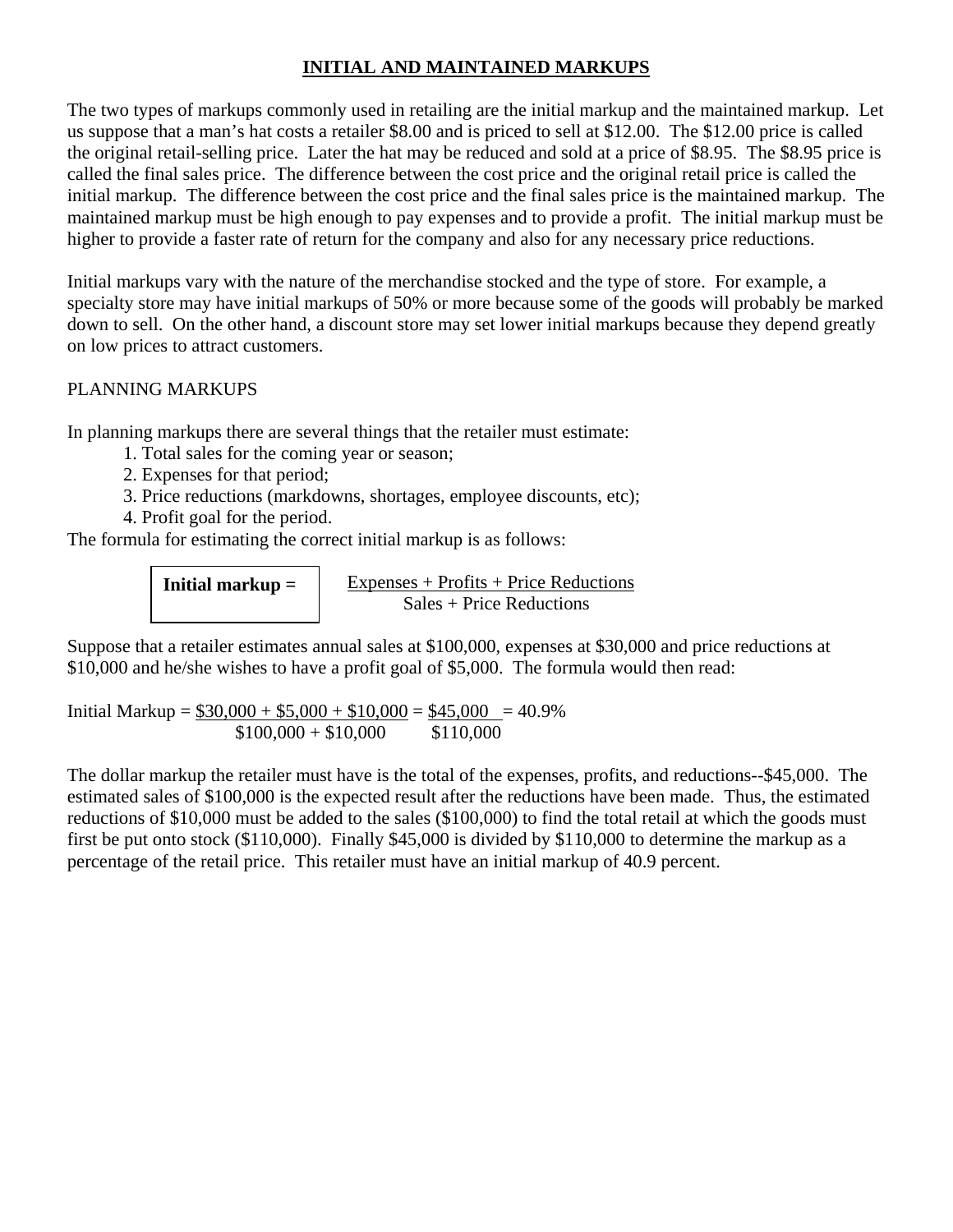#### **MARKUP PROBLEMS**

### COMPUTE THE FOLLOWING PROBLEMS **SHOWING YOUR WORK**

1. A scarf cost a store \$5 and the store sells it for \$7.50. What is the dollar markup?

2. A store can purchase a supply of flowerpots at \$4.50 each and sell them for \$6.75 each. If the flowerpots are sold, what is the percentage of markup based on cost? What is the percentage of markup based on retail price? (2 different answers)

3. An article that cost \$3.95 was sold for \$5. Find the dollar markup and the markup percentage based on selling price.

4. A music dealer priced a piano bench that cost \$85 at a markup rate of 65% based on cost. How much was the marked selling price?

5. A dealer paid \$224.50 for an electric stove and \$5.50 for the freight charge. What is the lowest price at which the stove should sell at a markup rate of 55% based on total cost?

6. Find the markup and retail price in each of the following sales.

|             | % MU                 |               | <b>RETAIL</b> |
|-------------|----------------------|---------------|---------------|
| <b>COST</b> | <b>BASED ON COST</b> | <b>MARKUP</b> | <b>PRICE</b>  |
| \$175.00    | 15%                  |               |               |
| \$60.00     | 10%                  |               |               |
| \$63.50     | 25%                  |               |               |
| \$425.00    | 20%                  |               |               |
| \$572.00    | 10%                  |               |               |

7. The selling price of an article is \$180 and the cost is \$108. Find the dollar markup and the rate of markup based on cost.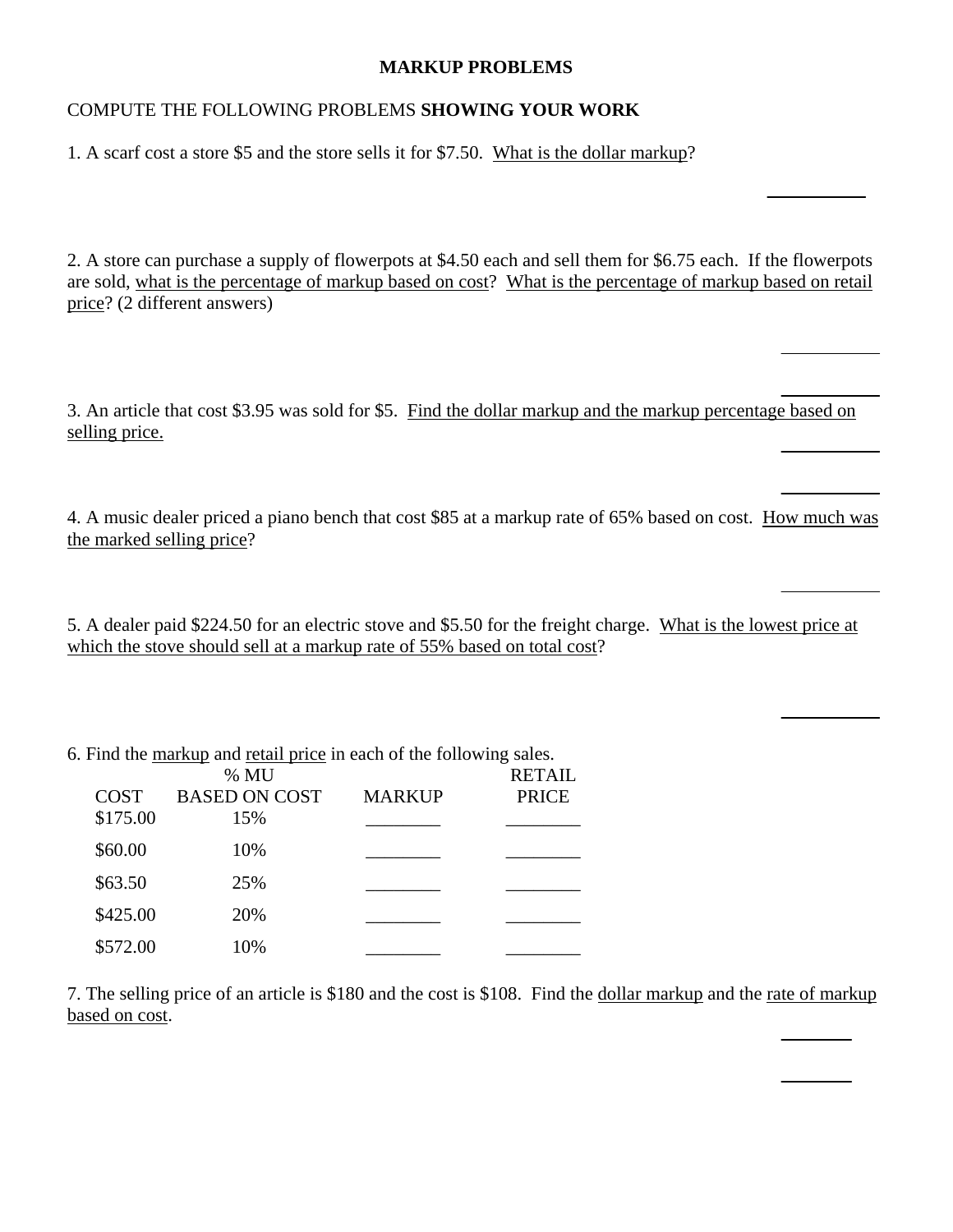8. The selling price of an article is \$90. The cost price is \$67.50. Find the amount of markup in dollars and the rate of markup based on cost.

9. Find the dollar markup and the markup percentage based on the cost of an item selling for \$14.56. Cost of the item to the buyer was \$10.40.

10. An article cost \$24 and was sold for \$30. Find the dollar markup and rate of markup based on retail price.

11. Taylor's Clothing Store sells a line of women's suits at \$110 each. If each suit costs \$71.50, what rate of markup does the store realize on the selling price?

12. Sally's Shoes Shop is going to buy a quantity of shoes that will be sold for \$18.50 a pair. What is the highest price that Sally can pay for each pair in this line if the markup must be 38% of the selling price?

13. Donald's markup rate for the Morley Suit Shop is 45% of the selling price. How much are the cost and the markup on a suit selling for \$98.96?

14. Determine what selling price will yield a 40% markup on selling price (retail) on men's dress shirts when cost is \$12.00 each.

15. What is the initial markup percentage for a retailer who estimates annual sales of \$150,000, expenses of \$35,000, and price reductions \$15,000? The retailer has a profit goal of \$8,000.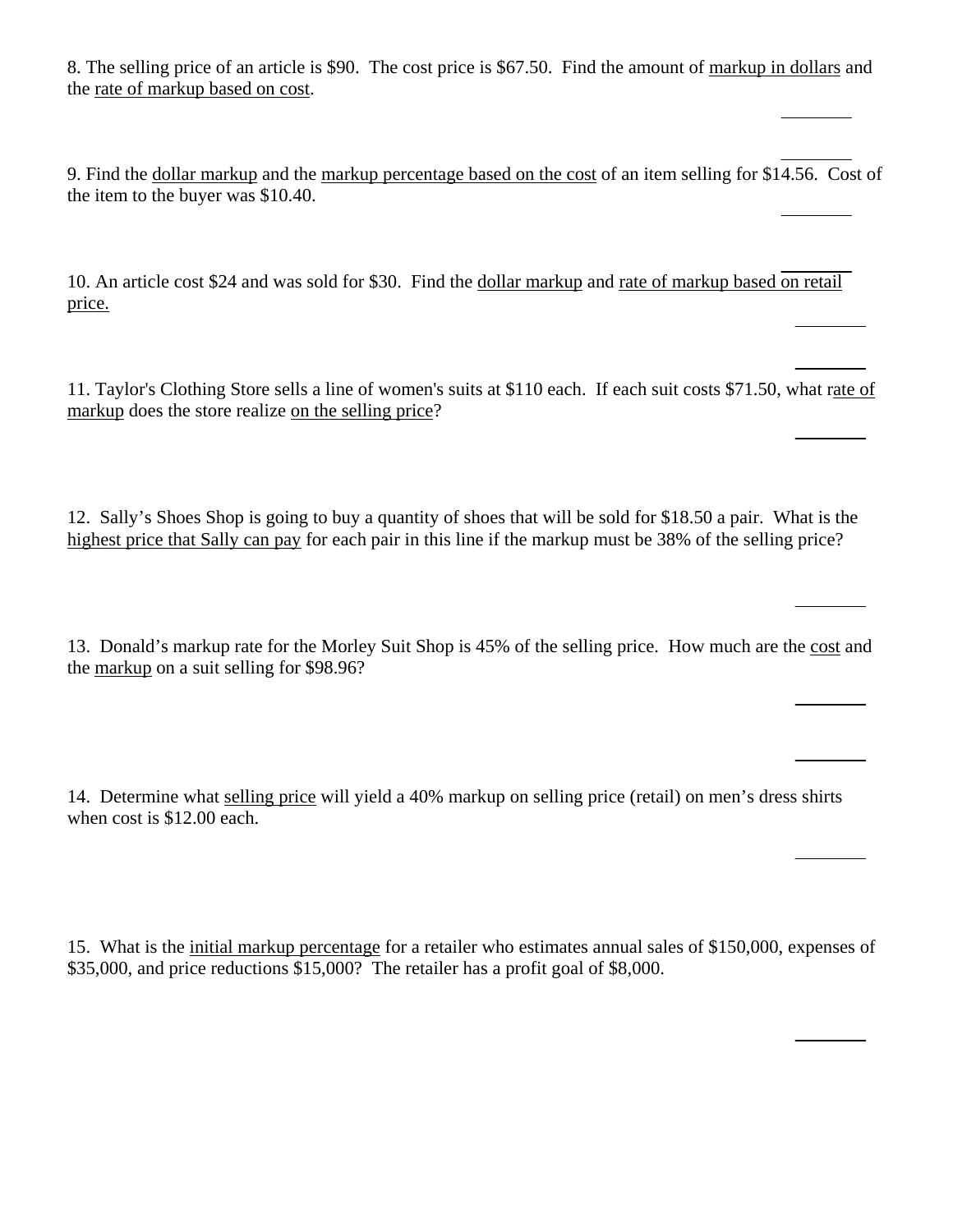### **MARKDOWNS**

Price reductions usually include markdowns, employee and customer discounts, and inventory shortages. Markdowns typically account for the greater part or price reductions. A price reduction of an item from the former retail price to a lower asking price, except discounts on special goods, is called a markdown. Markdowns can be an effective means of adjusting stock to customer demand and competition.

## CALCULATION OF MARKDOWNS

While retailers advertise markdowns to customers as a percentage off the original retail price, for their own internal use, retailers express then as a percentage of the final sales price of all goods sold during a period-a month, a quarter, or a year. The markdown percentage is calculated by using this formula:

 Dollar Markdown MD\$ **Markdown Percentage=**  $\frac{1}{\text{Total Sales}}$ 

For example, if 10 items originally priced at \$5.00 each are marked down to \$3.95 each, the markdown is \$10.50. If the total sales including the sales of the marked down goods during the period are \$100.00, the markdown is 10.5% of total sales. Retailers will also express markdown in terms of dollars and cents. (Sale Price=Original Retail Price-Markdown \$)

**Total Dollar Markdown** *is the total dollar amount of the discount per item multiplied by the number of items being marked down.* 

## REASONS FOR MARKDOWNS

There are two major reasons for markdowns: First to reduce prices on merchandise the consumers are not buying at the expected quantity or rate of sale; and, second, to stimulate the sale of the reduced item or of other regularly priced items during a special sale.

Three (3) types of errors cause most markdowns. The first is a result of buying mistakes. Merchandise may not sell at the regular price because too much was bought too late, it wasn't bought at the correct time, or the best sellers weren't purchased. Another frequently made error is in pricing. The retailer may overprice the good; as a result, they do not sell. Finally, errors often take place in the selling process. Sales staff may pressure people into buying things that they may later return. This type of merchandise is typically marked down. Also, salespeople may ignore goods in stock, which eventually age and must be marked down.

Unfavorable weather conditions are something over which the retailer has no control. Seasonal merchandise results in markdowns to remove excess inventory.

Markdowns may also result from store policy and not caused by error on anyone's part. Many times, goods are marked down for sales promotions or to make room for new stock. Some store managers put a large markup on merchandise followed by large markdowns to cater to bargain shoppers. Goods may also be marked down to compete with other competitors.

There are two important things to consider in markdowns. They are timing and the amount of the markdown. In timing markdowns, the markdowns may be taken several times within a selling season, or they may be taken late in the selling season in the form of a clearance sale.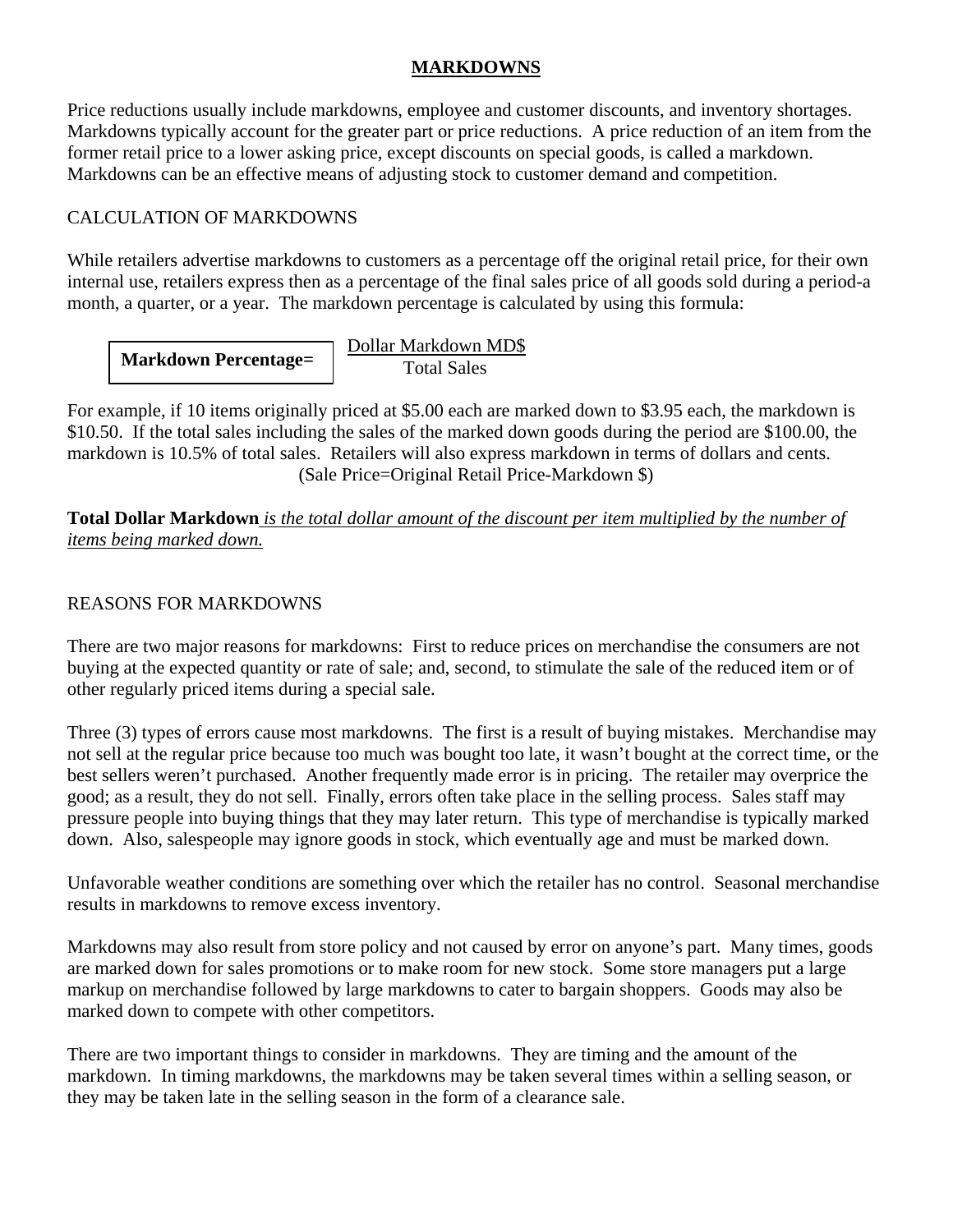There are several advantages to either plan of timing markdown. If markdowns are taken several times within a selling season, the store can generally achieve a smaller markdown per item. The goods marked down, while there is still some active demand for them, a small price reduction is generally enough to sell the items. Early markdowns generally reduce the selling expense of a particular selling item; selling the goods eliminates the excess storage expenses; and special personnel do not have to manage a clearance sale.

On the other hand, many stores prefer clearance sales held late in the season. Clearance sales do not interfere with the sale of regularly prices merchandise, as do markdowns offered several times within the selling season. The quantity of stock accumulated for markdown during a season can be promoted by advertising and is looked forward to by bargain seekers who may also buy some of the regularly priced merchandise.

In determining markdowns, the merchant must look at each particular item in each particular selling situation. Some stores, however, do have fixed markdown percentages and mark their goods down a certain percentage after the goods have been in stock for a certain period of time. This practice is called automatic markdown. When determining the *first* markdown, the merchant must be sure it is large enough to sell most of the items, which are being reduced in price. It is also important to have the markdown large enough to make the goods seem to be a bargain at the new price so customers will wasn't to buy it.

#### **Discounts**

Discounts are a very common and important process in business. A discount is a percent subtracted from the price of merchandise. Discounts on merchandise are normally given to employees of a business as a fringe benefit and to customers of a business as an incentive to increase sales volume.

If a store allows its employees a 10% discount on all purchases and an employee wants to purchase a \$10.00 item, the discount would \$1.00 and the selling price to the employee would be \$9.00. Sales tax is computed on the discount price, not the original selling price.

If a store is having a post-seasonal sale and is discounting everything 25%, what would be the discount and the selling price to a customer who buys three items at \$2.50, two items at \$7.95, and one item at \$20.00?  $$7.50+$15.90+20.00 = $44.40$ . A discount of 25% on \$44.40 is \$11.10, leaving a sale price of \$33.30.

Retailers try to discount their purchases from manufacturers and suppliers to save on the cost of merchandise, to pass the savings on to the consumer, and to earn a better profit.

There are three (3) types of discounts in business-trade, cash, and chain discounts.

#### **Cash Discounts**

An invoice, a bill for merchandise purchased, has a date on it. The time when an invoice is to be paid is usually computed from this date. A cash discount is offered to the purchasers as an inducement to pay before the due date of the invoice. The four (4) methods of dating for cash discount payments are: (1) regular dating; (2) extra dating; (3) advance dating; and (4) EOM dating.

#### Regular Dating

Regular dating states terms such as *2/10 net 30*. This means the purchaser can deduct two percent (2%) from the purchase price if paid within the first ten (10) days of the date of the invoice. Otherwise, the entire amount of the invoice is due within thirty (30) days.

#### Extra Dating

Extra dating simply gives the buyer an extended discount period. An invoice with *2/10 net 30 extra* on it means the buyer may take a two percent (2%) discount within ten (10) days of the date on the invoice plus an extra thirty (30) days or a total of forty (40) days in all in which to take advantage of the discount.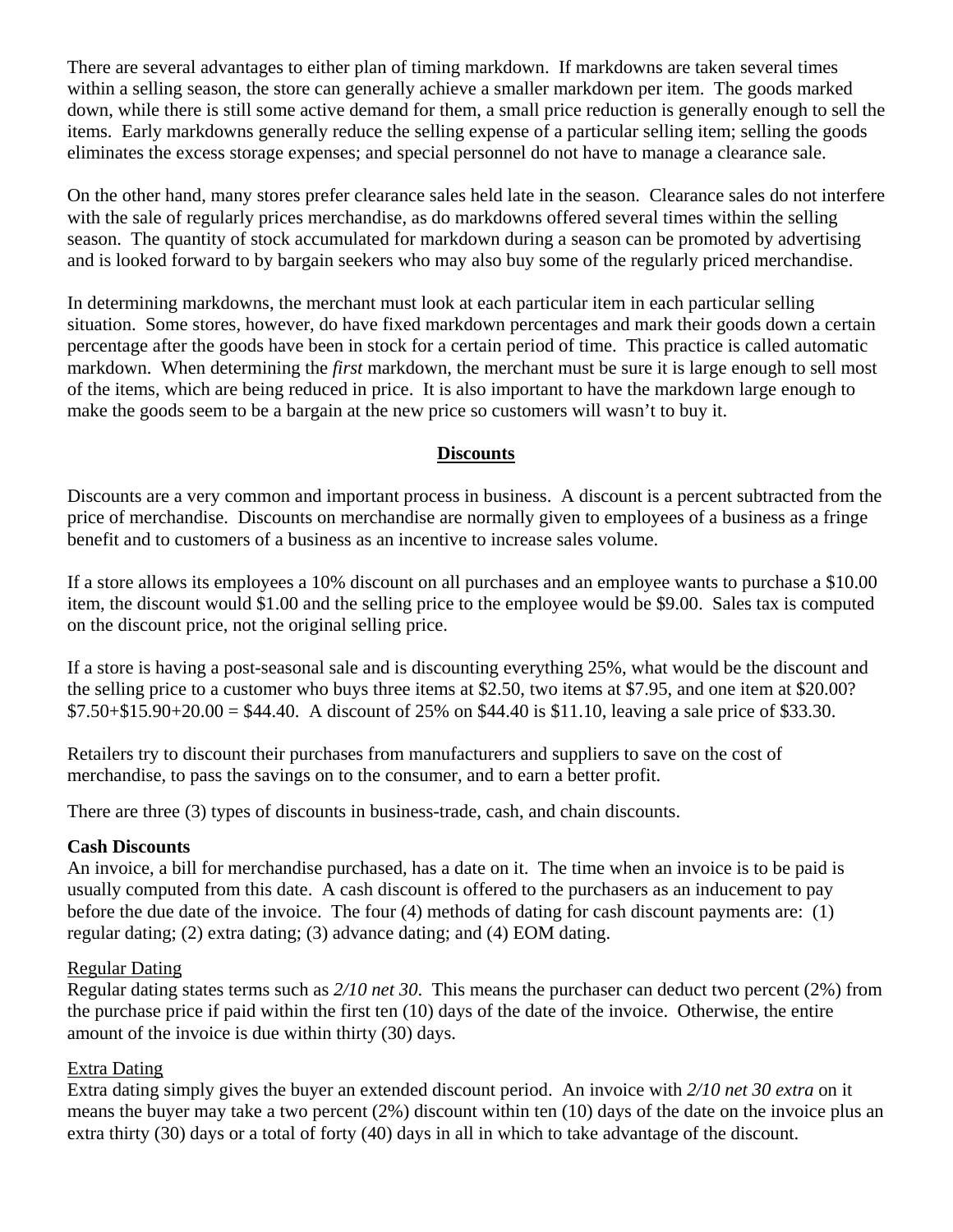## Advance Dating

Advance dating is used to encourage the buyer to purchase merchandise early (such as seasonal merchandise) and pay for the purchase at a later date. Terms might read *2/10 January 1 net 90* for merchandise purchased in November. This means that buyer gets a two percent (2%) discount if payment is made by January 10 (10 days after the month and day given in terms on the invoice) buy must pay the full amount ninety (90) days after January 1.

### EOM Dating

EOM dating is a discount term stated *2/10 EOM, net 90.* It means the buyer can take a two percent (2%) discount within 10 days after the end of the month of an invoice date but must pay the full amount after ninety (90) days have elapsed. An invoice dated June  $5<sup>th</sup>$  gives the buyer until July 10 to take advantage of the discount.

### **Trade Discounts**

Trade discounts are discounts given between businesses, such as between a retailer and a manufacturer or wholesaler. If a microwave normally sells for \$450.00 to retail customers, the manufacturer may offer the ovens to an appliance dealer at a trade discount of forty percent (40%). The retailers cost would be figured as follows: \$450.00 X 40% = \$180 Discount. \$450 - \$180.00 = \$270 retailer cost. **Trade discounts are consecutive, not cumulative.** 

#### **Chain Discounts**

A manufacturer sends their customers a catalog listing prices of merchandise, but buyers are permitted deductions from the list prices. A chain discount is two or more discounts from the list price. These discounts must be taken in turn with each discount being figured before moving to the next discount. The manufacturer's catalog price of a DVD player is \$175. However, the chain discount to retailers is 30%, and 20% respectively. The retailer would deduct 30% from the original price and 20% on the first discounted price to reach the final cost of the DVD player. It would work out to:  $$175.00 X 30\% = $52.50$ first discount.  $$175.00 - $52.50 = $122.50$  Then  $$122.50 \times 20\% = $24.50$  second discount.  $$122.50 - 24.50$  $= 98.00$  cost to retailer.

### **Markdown Questions**

In the space provided, place a **TRUE** if the item is true or **FALSE** if the item is false.

|    | When retailers advertise markdowns to customers, the reductions are stated most often in<br>terms of dollars saved rather than as a percentage off the regular price. |
|----|-----------------------------------------------------------------------------------------------------------------------------------------------------------------------|
| 2. | The best policy in setting the amount of markdown is to take an initial markdown large<br>enough to sell most of the items.                                           |
| 3. | All markdowns are caused by errors made in buying and pricing merchandise.                                                                                            |
| 4. | Initially, some merchants deliberately overprice their merchandise to make it seem more<br>attractive later at a reduced price.                                       |
| 5. | There are specific rules for determining the amounts of markdown.                                                                                                     |
|    | 6. Meeting competition is a reason for marking down prices of products.                                                                                               |
| 7. | Fashion merchandise should be marked down as soon as customer demand begins to drop.                                                                                  |

8. \_\_\_\_\_\_\_\_ Reducing retail stock early in the season means that the store may reduce the selling expense of selling a particular item.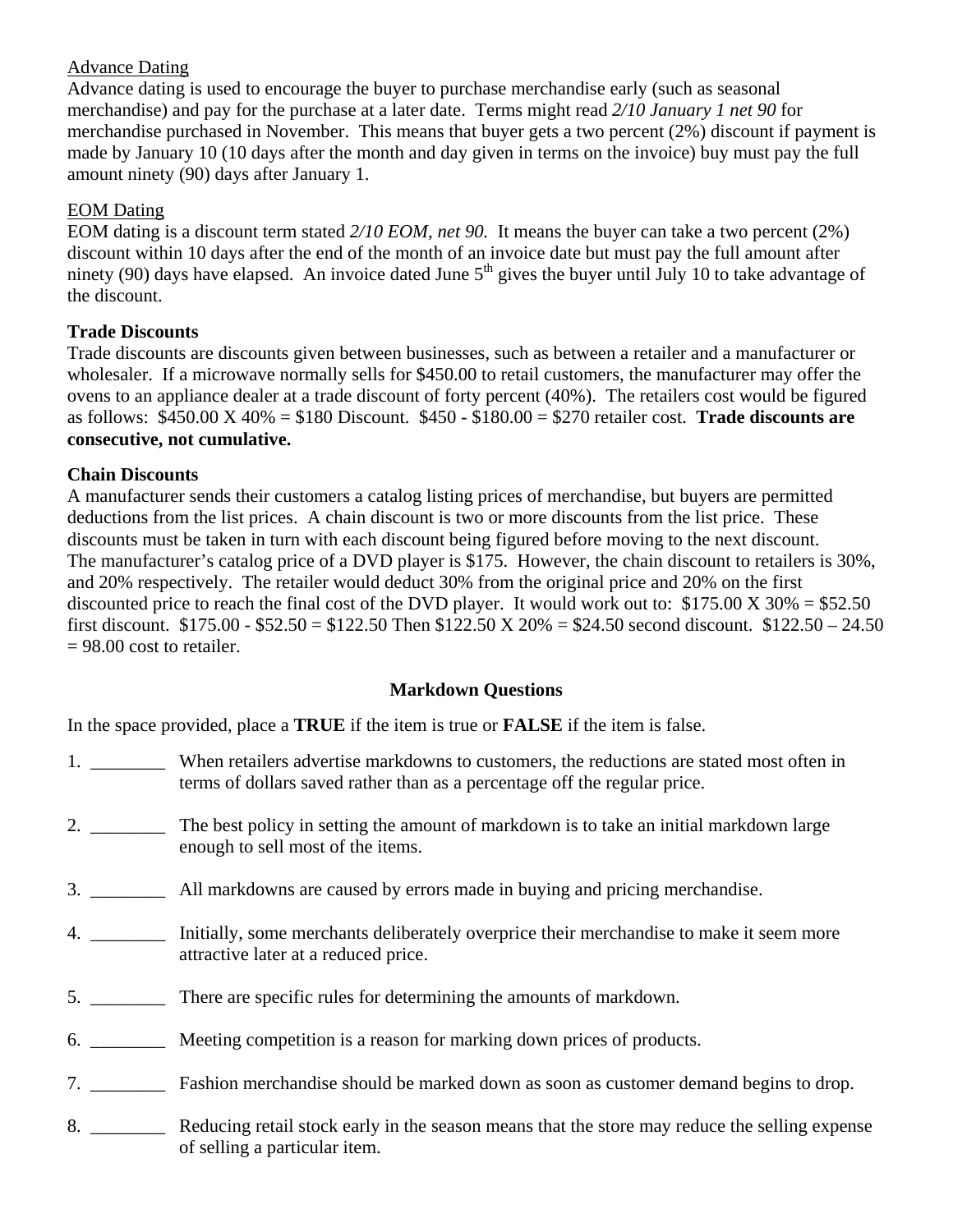9. \_\_\_\_\_\_\_\_ Automatic markdown is a fixed markdown percentage taken after a fixed period of time.

10. \_\_\_\_\_\_\_ Snow skiing equipment would be significantly marked down in July.

#### **Markdown Problems**

1. A flower vase has been priced to sell at \$20.00. You have been asked to reduce the price 30%. What is the dollar markdown?  $\qquad \qquad$ 

What is the sale price?

2. At Miller's Music Shop, 50 guitar straps are marked down from \$3.00 to \$2.50.

What is the total markdown on the guitar straps? Two weeks later, an additional markdown was taken to \$2.25 for the remaining 30 straps.

| What is the total markdown to date? |  |
|-------------------------------------|--|
|                                     |  |

3. Sales at Judy's Jewelry Store amounted to \$5000.00 for the month of February, and markdowns taken for the same period of time were \$250.00

| What is the markdown percentage? |  |
|----------------------------------|--|
|                                  |  |

4. At Pat's Pets, 100 tropical fish were marked down from \$1.50 to \$1.35. One week later, the remaining 30 fish were marked down to \$1.00. Tropical fish sales to date amounted to \$500.00

a. What is the total dollar markdown on the first markdown? \_\_\_\_\_\_\_\_\_\_\_\_\_\_\_\_\_\_\_\_

b. What is the total dollar markdown of the second markdown?

- c. What is the total markdown in dollars? \_\_\_\_\_\_\_\_\_\_\_\_\_\_\_\_\_\_\_\_
- d. What is the total markdown percentage to date? \_\_\_\_\_\_\_\_\_\_\_\_\_\_\_\_\_\_\_\_\_\_\_\_\_\_\_\_\_\_\_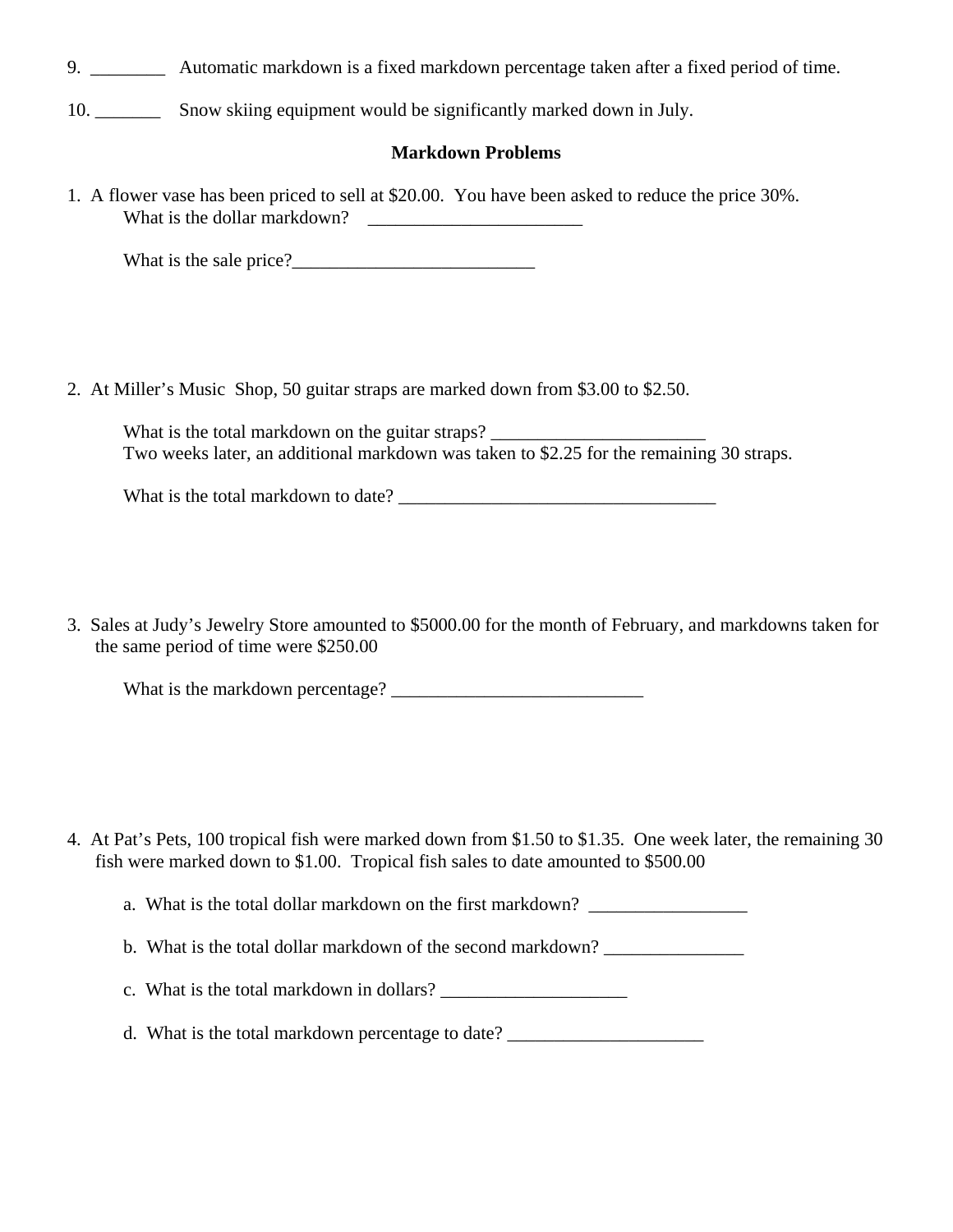- 5. At Linens and Things, 150 flat twin size sheets and 150 twin size fitted sheets were marked down from \$4.50 to \$3.75.
	- a. What is the total dollar markdown? \_\_\_\_\_\_\_\_\_\_\_\_\_\_\_\_\_\_\_
	- b. An additional markdown to \$3.50 was made a few weeks later on the remaining 100

sheets. What was the total markdown to date?

6. Sales of leather goods for a department store for one month were \$6,500. Markdowns for that

month were \$390. What is the percent markdown? \_\_\_\_\_\_\_\_\_\_\_\_\_\_\_\_\_\_\_\_\_\_\_\_\_\_\_\_\_\_\_\_\_\_

- 7. Nellie's Novelty Shop marked down 90 gift items from \$4.25 to \$4.00. Later, 20 gift items remained and were marked down to \$3.50. Total sales for gift items amounted to \$450.
	- a. What is the total dollar markdown on the first markdown?

b. What is the total dollar markdown on the second markdown?

c. What is the total markdown of all markdowns to date? \_\_\_\_\_\_\_\_\_\_\_\_\_\_\_\_\_\_\_\_\_\_\_\_

d. What is the total markdown percent to date?

- 8. A buyer decides to markdown 50 scarves that have been on the selling floor for more than six months. The buyer marks them down from \$5.00 to \$3.99.
	- a. What is the total dollar markdown?
	- b. The buyer then marks down the 20 scarves that are left to \$1.99. What is the total

dollar markdown on the second markdown?

c. The remaining 10 scarves are marked down from \$1.99 to \$.49. What is the total dollar markdown on the third markdown? \_\_\_\_\_\_\_\_\_\_\_\_\_\_\_

d. What is the total dollar markdown to date?

e. What is the markdown percentage if total sales to date have been \$1,349.50?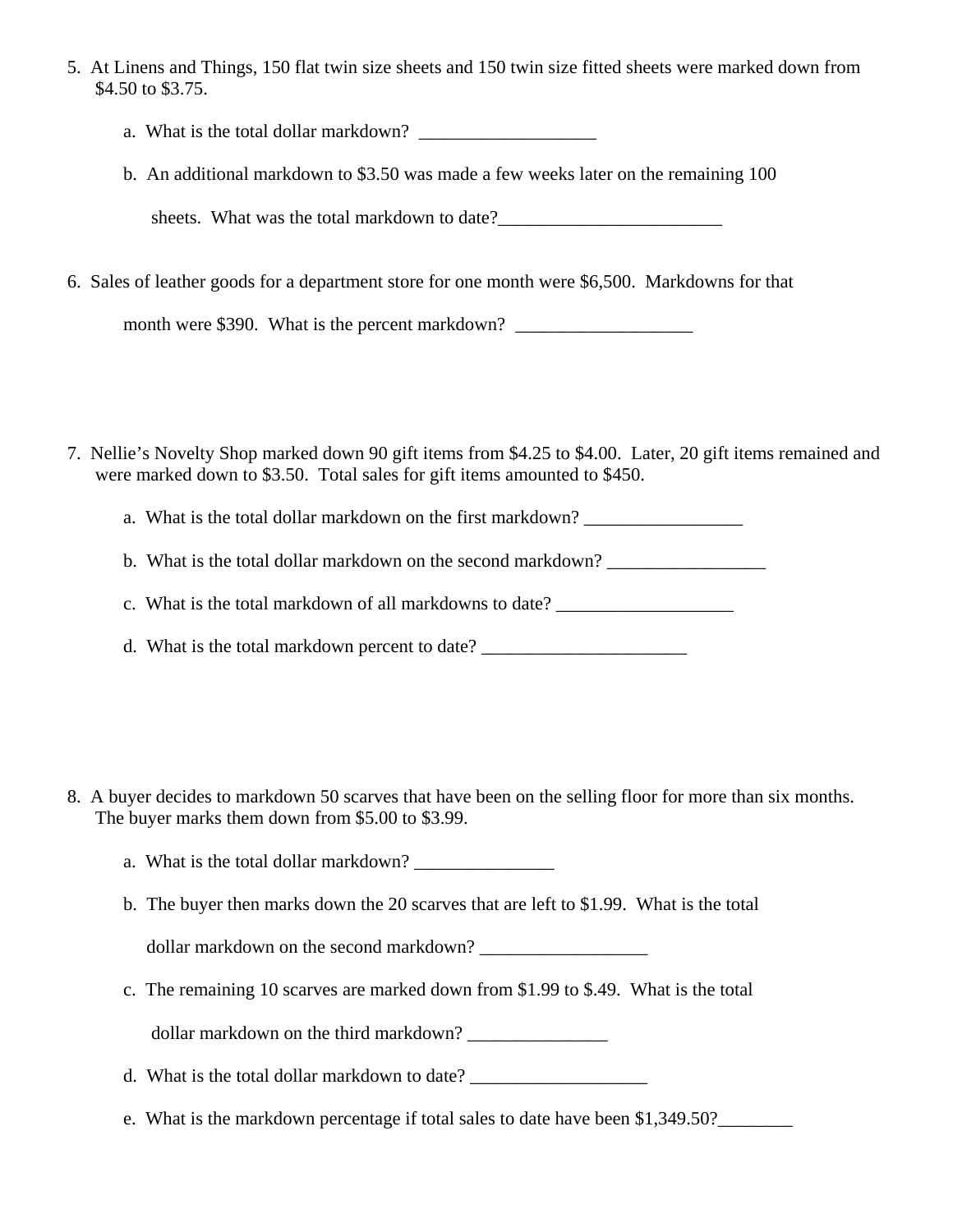- 9. What is the markdown percent of \$10,000 in sales with \$600 in markdowns during that period?
- 10. A dress store decides to markdown 74 nonselling \$29.95 dresses to \$24.77.
	- a. What is the total dollar amount of the first markdown?
	- b. Two weeks later, the remaining 26 dresses are marked down to \$17.77. What is the total dollar amount of the second markdown? \_\_\_\_\_\_\_\_\_\_\_\_\_
	- c. What is the total dollar markdown to date? \_\_\_\_\_\_\_\_\_\_\_\_\_\_\_\_\_\_\_\_\_\_\_\_\_\_\_\_\_\_\_\_\_\_\_
	- d. What is the total markdown percent to date if total sales for the period were \$6,400?

#### **Discount Problems**

- 1. Famous Barr received a shipment of clothing with an invoice dated September 8. The total amount of the invoice was \$1820 with terms 2/10 net 30.
	- a. When is the total amount due?

 $\overline{\phantom{a}}$  , and the set of the set of the set of the set of the set of the set of the set of the set of the set of the set of the set of the set of the set of the set of the set of the set of the set of the set of the s

 $\overline{\phantom{a}}$  ,  $\overline{\phantom{a}}$  ,  $\overline{\phantom{a}}$  ,  $\overline{\phantom{a}}$  ,  $\overline{\phantom{a}}$  ,  $\overline{\phantom{a}}$  ,  $\overline{\phantom{a}}$  ,  $\overline{\phantom{a}}$  ,  $\overline{\phantom{a}}$  ,  $\overline{\phantom{a}}$  ,  $\overline{\phantom{a}}$  ,  $\overline{\phantom{a}}$  ,  $\overline{\phantom{a}}$  ,  $\overline{\phantom{a}}$  ,  $\overline{\phantom{a}}$  ,  $\overline{\phantom{a}}$ 

b. When would the invoice have to be paid in order to receive the discount?

c. How much would be deducted if paid by that date? \_\_\_\_\_\_\_\_\_\_\_\_\_\_\_\_\_\_\_\_\_\_

- 2. The employees of Smith Jewelers receive a 10% discount on merchandise they buy from the store. Mary Jones, an employee, bought a watch retailing for \$59.00. How much would she have to pay for the watch?
- 3. Sander Hardware wants to order 10 chain saws listed in a manufacture's catalog. The retail price listed is \$190 for each with trade discounts of 20%, 10%, and 5%.

a. What is the dealer price for 1 saw?

b. How much would 10 saws cost?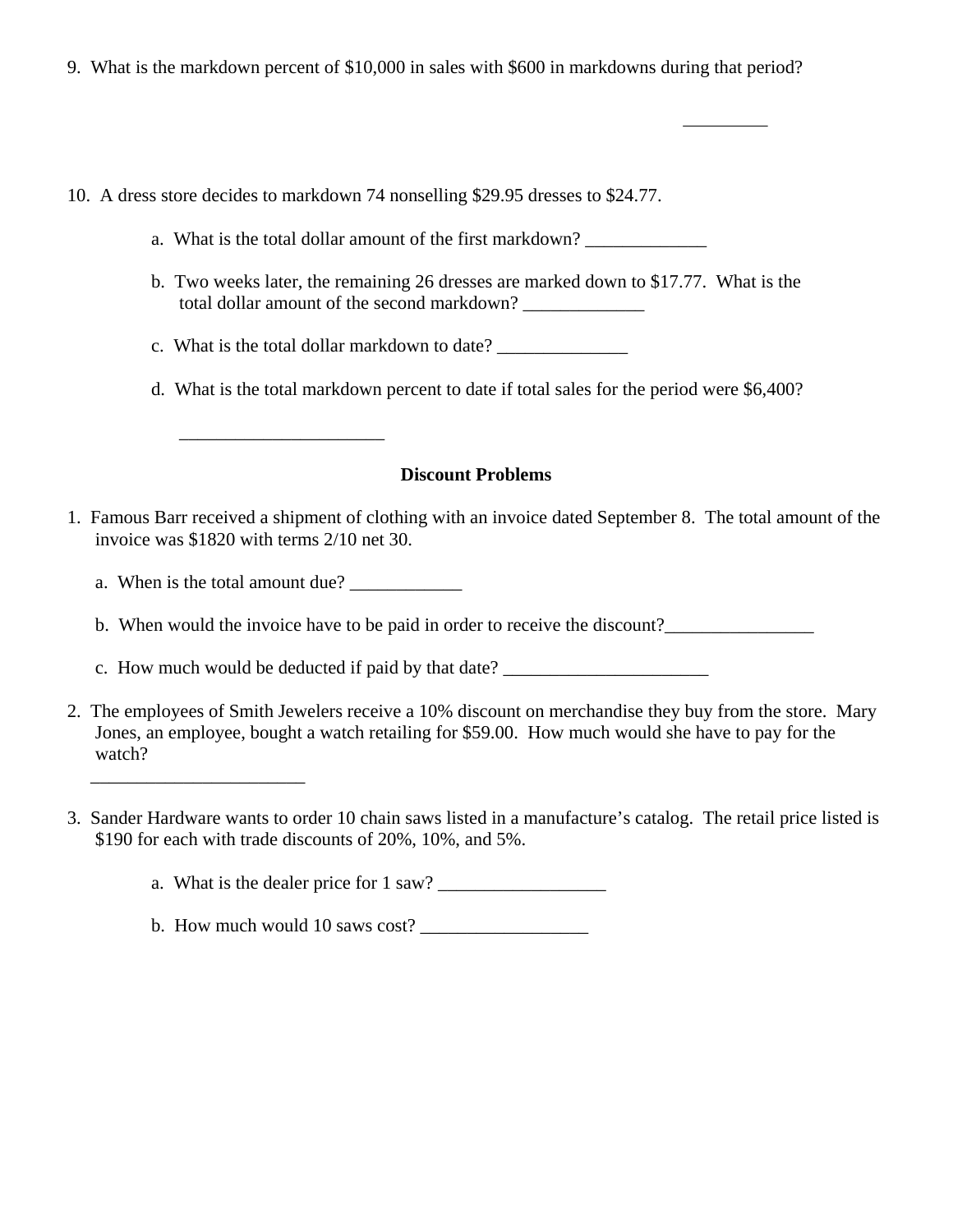- 4. Best Buy can buy TV's from several wholesalers. They want to buy 10 at the lowest price.
	- a. Wholesaler A sells Toshiba TV's, which retail for \$400 at a trade discount of 30% plus another 5% when 5 or more are purchased on one order. What would be the total cost?
	- b. Wholesaler B also offers the same Toshiba TV's. However, the discount is 25% and one free TV with the purchase of 9 sets. What would be the total cost?

c. Which wholesaler offers the best deal? \_\_\_\_\_\_\_\_\_\_\_\_\_\_\_\_\_\_\_\_\_\_\_\_\_

Determine the end of the discount period for invoices for which the terms are as follows:

a. 2/10, net 30; dated May 16

b. 3/10, 90 extra; dated April 14 \_\_\_\_\_\_\_\_\_\_\_\_\_\_\_\_\_\_\_\_\_

c. 2/10 July1, net 90; dated May 1 \_\_\_\_\_\_\_\_\_\_\_\_\_\_\_\_\_\_\_\_\_

d. 3/10 EOM, net 60; dated July 5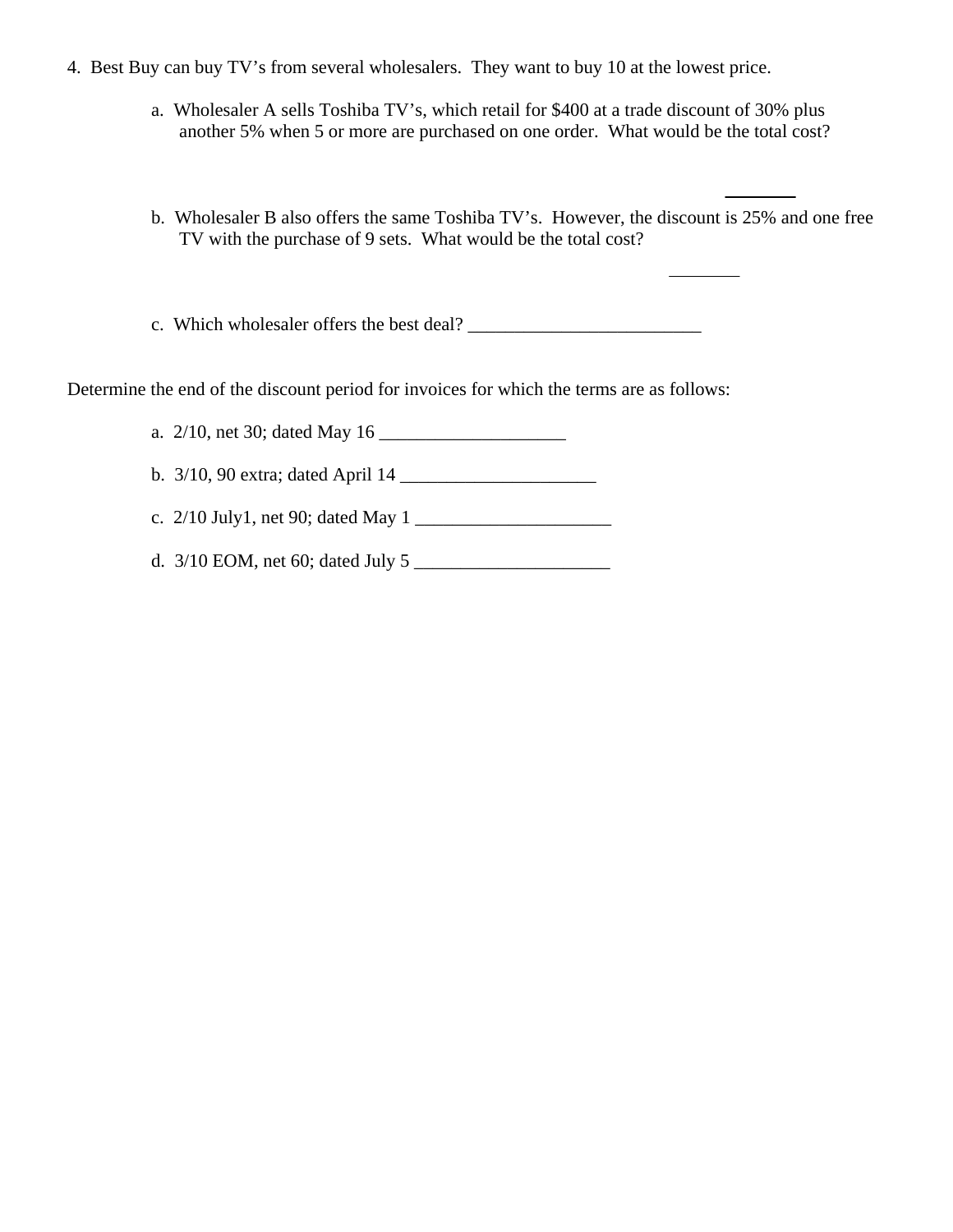**RATE OF STOCK TURNOVER**- refers to how many times the stock has been sold and restocked during a given period (usually one year). The calculation for this turnover is as follows:

**Rate of Stock Turnover** <sup>=</sup>

Retail Sales for the period Average Stock at Retail Price for the period

If Capron's Clothing Store had sales of \$150,000 during the year and the average inventory (calculated at selling price) was \$40,000 for the year, the turnover would be 3.75.

> \$150,000 40,000  $=$ 3.75 turns

It is important to note that turnover can be calculated at cost price or units sold as well as selling price. However, the most commonly used method is to use the selling price. If a department stocks an average of ten units of an item and annual sales are 100 units, the annual stock turnover is ten. The objective of sound merchandising is to keep working capital working—by operating with a minimum stock.

PROMOTIONAL PRICING- the right quantity for the most effective economic gain for the consumer. Examples of this are:

Hosiery--\$1.95 per pair or 3 pairs for \$4.50 Dishes—starter set for \$6.95 or service for 12 for \$17.95 Chocolates--\$2.19 per pound or 2 pounds for \$4.10

Consideration by the buyer of all these points helps the buyer determine the right quantity of merchandise to purchase.

## **Determining Merchandise Turnover Problems**

*Calculate the following rates of stock turnover*.

1. Find the rate of stock turnover for Boland's Bridal Business that had sales of \$100,000 for the year and the following monthly inventories

| January 1  | \$10,000 | July 1      | \$9,000  |
|------------|----------|-------------|----------|
| February 1 | \$12,000 | August 1    | \$10,000 |
| March 1    | \$14,000 | September 1 | \$11,000 |
| April 1    | \$15,000 | October 1   | \$12,000 |
| May 1      | \$10,000 | November 1  | \$17,000 |
| June 1     | \$8,000  | December 1  | \$20,000 |
|            |          | December 31 | \$8,000  |